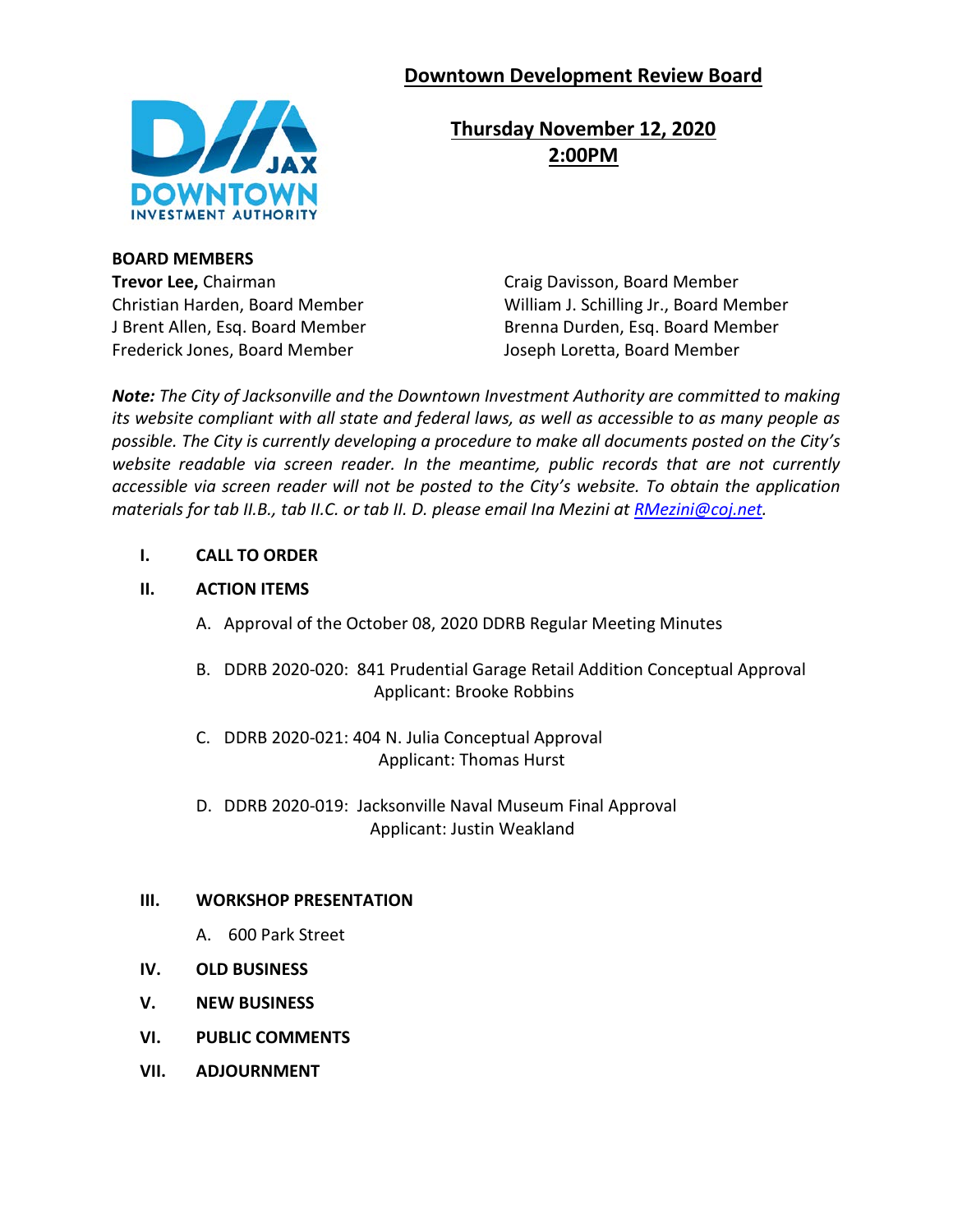Downtown Development Review Board DDRB Meeting Agenda – Thursday, November 12, 2020 Page 2

#### **PHYSICAL LOCATION**

Jacksonville Public Library-Main Library/Downtown 303 North Laura Street Multipurpose Room (located in the Conference Center) Jacksonville, Florida 32202

At present, all visitors are subject to a COVID-19 screening upon entering a City of Jacksonville building. In addition, a mandatory face covering requirement is in place for all public buildings pursuant to Emergency Executive Proclamation 2020-005.

Directions to Multipurpose Room: Upon entering Laura Street entrance to the Library, follow directions and signage for temperature check, then proceed into the Main Library. Walk counterclockwise around the grand staircase and you will see signs for the public elevators. Take the elevator down to level C for Conference Level. Exit the elevator and follow hallway out. Turn left out of the hallway and proceed through glass doors into Conference Center. The Multipurpose Room is the first room on the left.

#### **VIRTUAL LOCATION**

Interested persons desiring to attend this meeting virtually can do so via Zoom (including by computer or telephone) using the following meeting access information:

### **By Computer**

<https://zoom.us/j/99991476478?pwd=MW8rc1pJbDU4SjBlZmRJa1NkSHBkUT09>

Meeting ID: 999 9147 6478 Passcode: 212317

**One tap mobile** +1 (646) 558-8656 (New York) +1 (312) 626-6799 (Chicago)

Find your local number:<https://zoom.us/u/adIC51cYYp>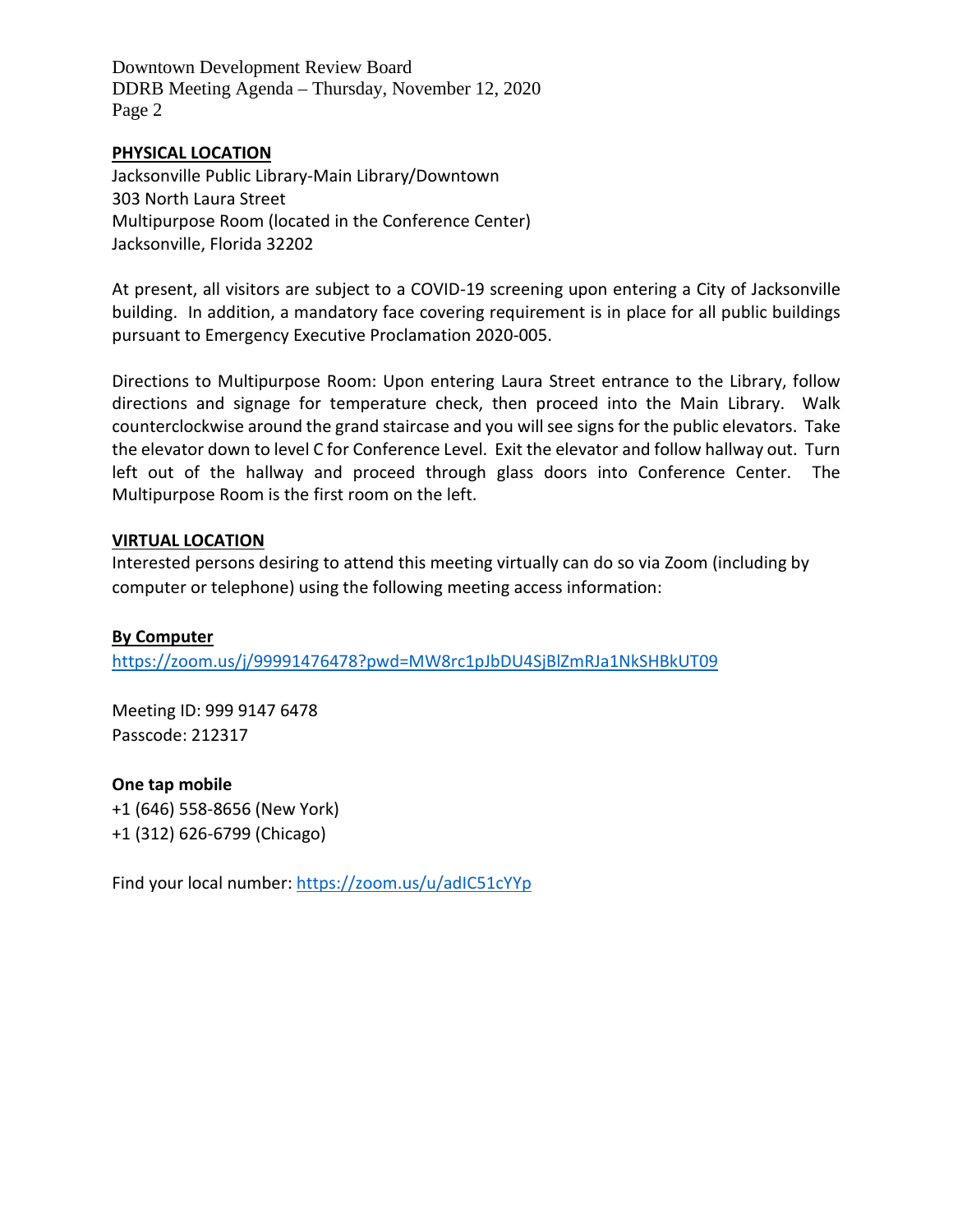

*Thursday, November 12, 2020, 2:00 p.m.* 

## **MEETING MINUTES**

**Board Members Present:** T. Lee, Chair; B. Allen, Esq, Vice Chair; B. Durden, Esq. Secretary; C. Harden; B. Schilling; J. Loretta; M. Brockelman and C. Davisson.

**Board Members Excused:** F. Jones.

**DIA Staff Present:** Lori Boyer, Chief Executive Officer, Guy Parola, Operations Manager, Lori Radcliffe-Meyers, Redevelopment Coordinator, Ina Mezini, Marketing and Communications Specialist.

**Representing Office of General Counsel:** Jason Teal.

### **I. CALL TO ORDER**

#### **Meeting Convened: 2:10 p.m.**

Chairman Lee called the meeting to order at 2:10 p.m. due to a change in venue. Chairman Lee commented on holding a hybrid meeting. Chairman Lee walked through the procedures for anyone participating by Zoom.

### **II. ACTION ITEMS**

#### **A. APPROVAL OF THE OCTOBER 08, 2020 DDRB MEETING MINUTES**

### **A MOTION WAS MADE BY BOARD MEMBER ALLEN AND SECONDED BY BOARD MEMBER SCHILLING APPROVING THE OCTOBER 08, 2020 DDRB MINUTES.**

**THE MOTION PASSED UNANIMOUSLY 8-0-0.**

### **B. DDRB 2020-020: 841 PRUDENTIAL GARAGE RETAIL EXPANSION CONCEPTUAL APPROVAL APPLICANT – BROOKE ROBBINS**

Lori Radcliffe-Meyers reported that DDRB Application 2020-020 is requesting Conceptual Approval for a retail expansion of the existing garage located at 841 Prudential Drive.

Chairman Lee asked for the applicant presentation.

Brooke Robbins, the Applicant/Agent presented 841 Prudential Garage Retail Expansion.

Chairman Lee called for Public Comment.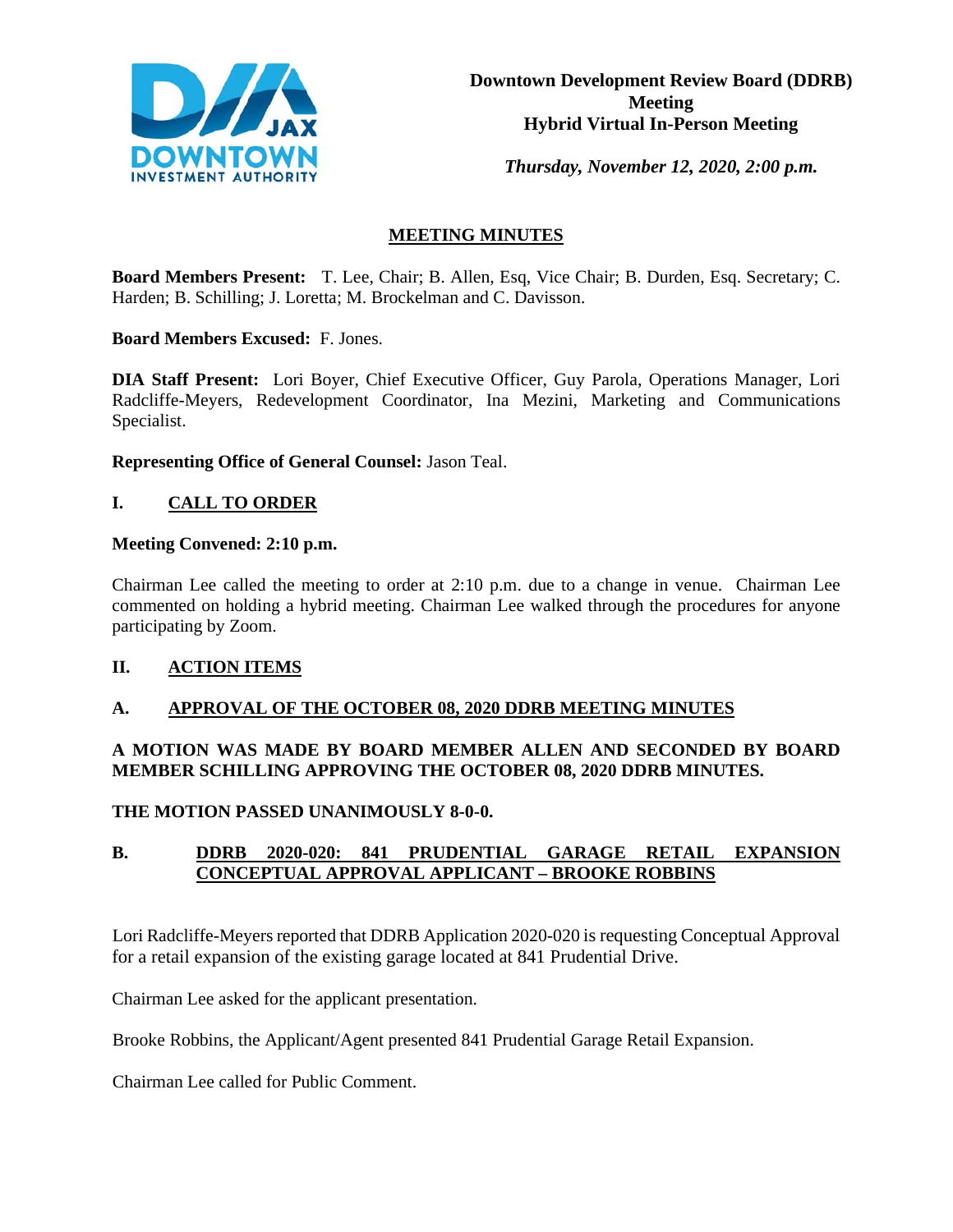Downtown Development Review Board (DDRB) – Hybrid Virtual In-Person Meeting Thursday, November 12, 2020 Page 2 of 4

No public comment.

Chairman Lee called for Board comment.

The Board Members discussed the project.

Chairman Lee called for a motion.

#### **A MOTION WAS MADE BY BOARD MEMBER SCHILLING AND SECONDED BY BOARD MEMBER ALLEN RECOMMENDING CONCEPTUAL APPROVAL OF DDRB APPLICATION 2020-020 WITH THE FOLLOWING RECOMMENDATIONS:**

- (A) Prior to submittal for final review, the developer shall meet with staff to: i) identify any deviations sought;
- (B) At final review, the developer shall provide enough detail so as to illustrate that the "Pedestrian Zone" meets the definition of such in the Ordinance Code, and meets the various requirements and design / amenity features for the "Pedestrian Zone;"
- (C) Streetlights, benches and street furnishings shall be placed in the Amenity Area. Street furnishings (e.g. benches, trash receptacles) shall be in accordance with the Downtown Streetscape Design Guidelines.

### **THE MOTION PASSED UNANIMOUSLY 8-0-0.**

### **C. DDRB 2020-021: 404 N JULIA STREET CONCEPTUAL APPROVAL APPLICANT: TOM HURST**

Lori Radcliffe-Meyers reported that DDRB Application 2020-021 seeks Conceptual Approval for a multi-family residential complex with an associated 8-story parking garage.

Chairman Lee asked for the applicant presentation.

Tom Hurst, the Applicant/Agent presented the 404 N Julia Street project.

Chairman Lee called for Public Comment.

No public comment.

Chairman Lee called for Board comment.

The Board Members discussed the project.

Chairman Lee called for a motion.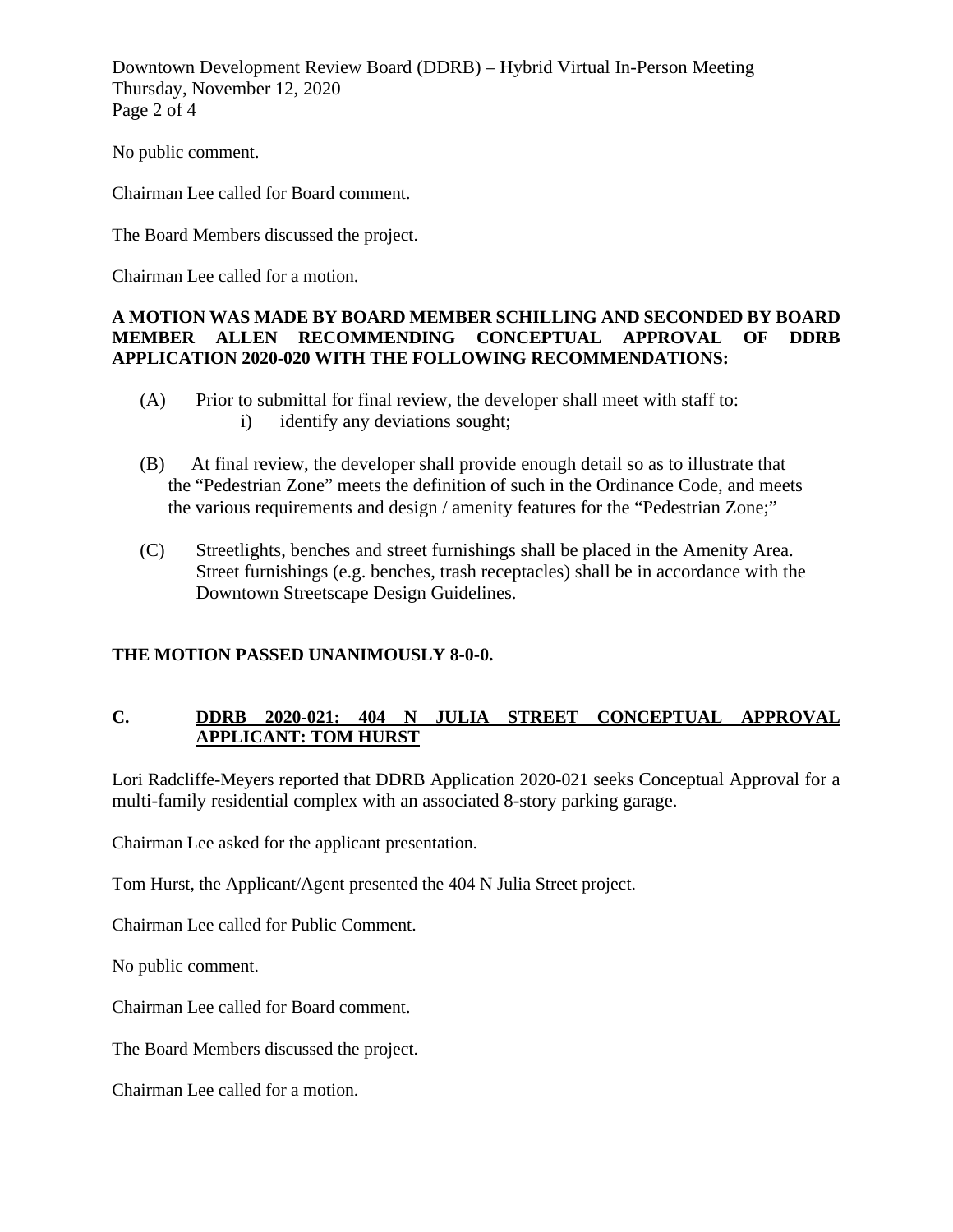Downtown Development Review Board (DDRB) – Hybrid Virtual In-Person Meeting Thursday, November 12, 2020 Page 3 of 4

### **A MOTION WAS MADE BY BOARD MEMBER LORETTA AND SECONDED BY BOARD MEMBER BROCKELMAN RECOMMENDING APPROVAL OF DDRB APPLICATION 2020-021 WITH THE FOLLOWING RECOMMENDATIONS:**

- (D) Prior to submittal for final review, the developer shall meet with staff to: ii) identify any deviations sought;
- (E) At final review, the developer shall provide enough detail so as to illustrate that the "Pedestrian Zone" meets the definition of such in the Ordinance Code, and meets the various requirements and design / amenity features for the "Pedestrian Zone;"
- (F) Streetlights, benches and street furnishings shall be placed in the Amenity Area. Street furnishings (e.g. benches, trash receptacles) shall be in accordance with the Downtown Streetscape Design Guidelines.

## **THE MOTION PASSED 7-0-1 (Davisson opposed).**

## **D. DDRB 2020-019: JACKSONVILLE NAVAL MUSEUM FINAL APPROVAL – APPLICANT: JUSTIN WEAKLAND**

Lori Radcliffe-Meyers reported that DDRB Application 2020-019 seeks Final Approval for the Jacksonville Naval Museum.

Chairman Lee asked for the applicant presentation.

Justin Weakland, the Applicant/Agent presented the Jacksonville Historic Naval Museum.

Chairman Lee called for Public Comment.

No public comment.

Chairman Lee called for Board comment.

The Board Members discussed the project.

Chairman Lee called for a motion.

### **A MOTION WAS MADE BY BOARD MEMBER LORETTA AND SECONDED BY BOARD MEMBER DURDEN RECOMMENDING APPROVAL OF DDRB APPLICATION 2020-019 WITH THE FOLLOWING RECOMMENDATIONS:**

Unless earlier terminated by the DIA the applicant will resubmit for Final Approval of the Jacksonville Naval Museum with an updated Landscape Plan three years (3) from the date issued on the Certificate of Occupancy; and